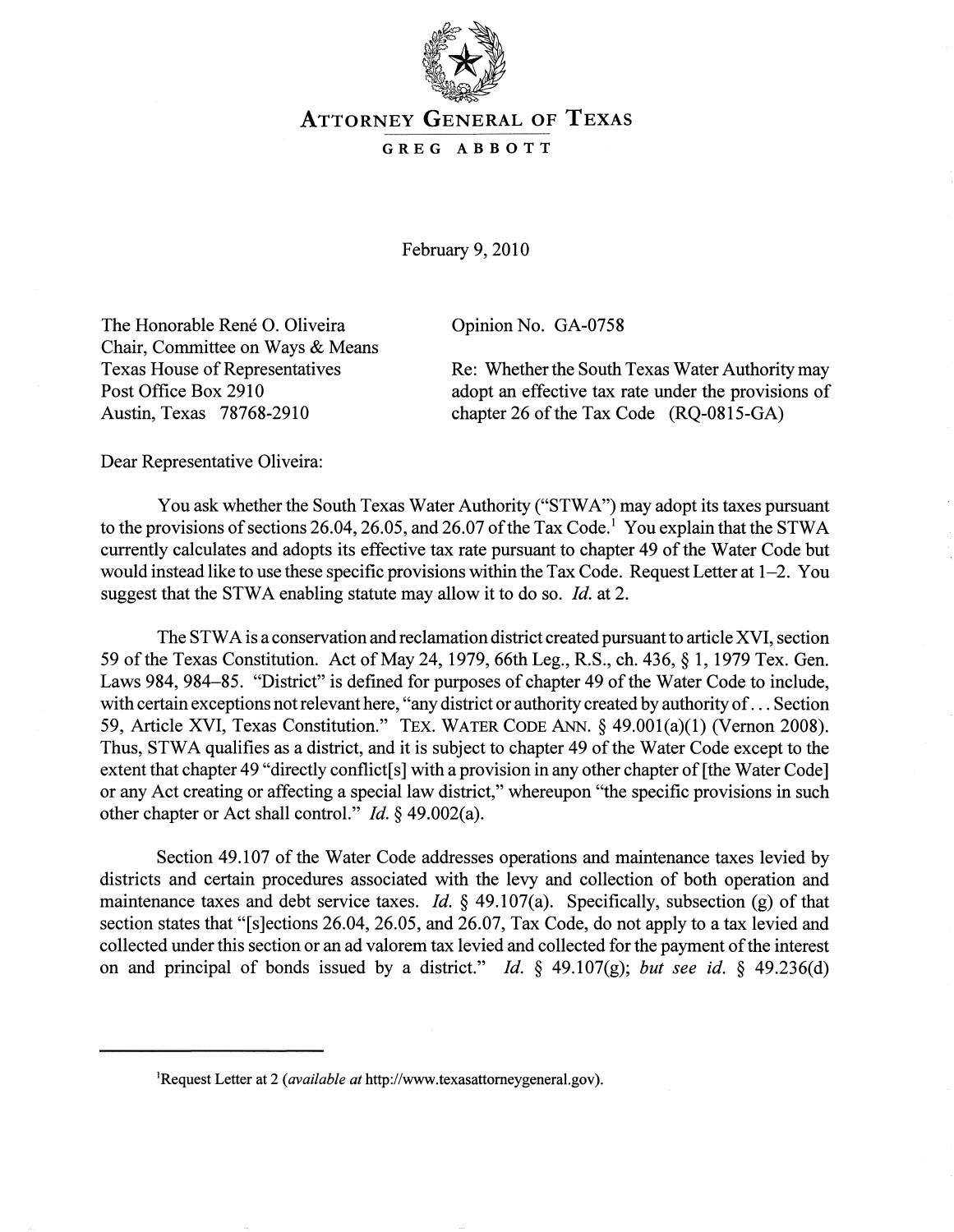(incorporating procedures under Tax Code section  $26.07(b)$ -(g) in certain circumstances).<sup>2</sup> Therefore, unless another provision of the Water Code or the act creating STWA directly conflicts with this provision, STWA may not utilize the procedures set forth in sections 26.04, 26.05, and 26.07 of the Tax Code when adopting its tax rate.

You indicate that the language in the act creating STWA may conflict with subsection  $49.107(g)$  such that the provisions of the Tax Code may be used by STWA when adopting its tax rate. Request Letter at 1-2. In particular, you point to section 24 of the act creating STW A, which addresses taxation and states, "[t]he laws of this state applicable to general law cities and towns may be adopted and shall be used to the extent pertinent and practicable." Act of May 24, 1979, 66th Leg., R.S., ch. 436, § 24(c), 1979 Tex. Gen. Laws 984, 996. Sections 26.04, 26.05, and 26.07 of the Tax Code establish procedures to be utilized by certain taxing entities when calculating effective and rollback tax rates, adopting a tax rate, and holding a rollback election. The provisions are applicable to general law cities. As a result, you suggest that the language in section 24 is in direct conflict with subsection 49.107(g) of the Water Code and may trump the application of subsection 49.107(g) to STWA. Request Letter at 2.

We disagree that the language in the act creating STWA directly conflicts with subsection 49.107(g) such that STWA may utilize the procedures set forth in sections 26.04, 26.05, and 26.07 of the Tax Code. Where possible, we are to construe language used in statutes so as to harmonize all relevant laws, not create conflicts. *See La Sara Grain Co.* v. *First Nat 'I Bank of Mercedes, 673*  S.W.2d 558, 565 (Tex. 1984). In creating STWA in 1979, the Legislature in general terms authorized it to adopt laws "applicable to general law cities" as well as laws "applicable to levy, assessment, and collection of county taxes ... *to the extent pertinent and practicable."* Act of May 24, 1979, 66th Leg., R.S., ch. 436, § 24(c)–(d), 1979 Tex. Gen. Laws 996 (emphasis added). By its later enactment of subsection 49.107(g) and section 49.236, the Legislature established a separate set of procedures by which taxing entities that are defined as districts under section 49.001 of the Water Code set their tax rates. In adopting this separate set of procedures, the Legislature implicitly determined that it was not "pertinent and practicable" for districts like STWA to utilize Tax Code sections 26.04, 26.05, and 26.07. Section 24 of the act creating the STWA and Water Code

<sup>&</sup>lt;sup>2</sup>Section 26.04 provides a method for governing bodies to calculate the effective tax rate and publish that rate to property owners within the taxing unit. TEX. TAX CODE ANN.  $\S 26.04(c)$  (Vernon 2008). Section 26.05 outlines the procedures for governing bodies to adopt a tax rate each year and outlines notice requirements before that adoption takes place. *Id.* § 26.05 (Vernon Supp. 2009). Section 26.07 authorizes the qualified voters of a taxing unit to petition for an election to reduce the tax rate if the adopted rate exceeds the rollback rate calculated under section 26.04. *Id.* § 26.07 (Vernon 2008). The Water Code establishes a separate set of calculations and procedures for water districts subject to chapter 49 to utilize in adopting a proposed tax rate, and those procedures differ from the procedures set out in seetions 26.04, 26.05, and 26.07 of the Tax Code. *See* TEX. WATER CODE ANN. §§ 49.107(b)-{d) (Vernon 2008) (requiring a district's operation and maintenance tax be approved by voters); 49.236 (outlining the notice requirements for a district before it adopts a tax rate); *compare* TEX. TAX CODE ANN. §§ 26.04 (Vernon 2008), 26.05 (Vernon SUpp. 2009),26.07 (Vernon 2008).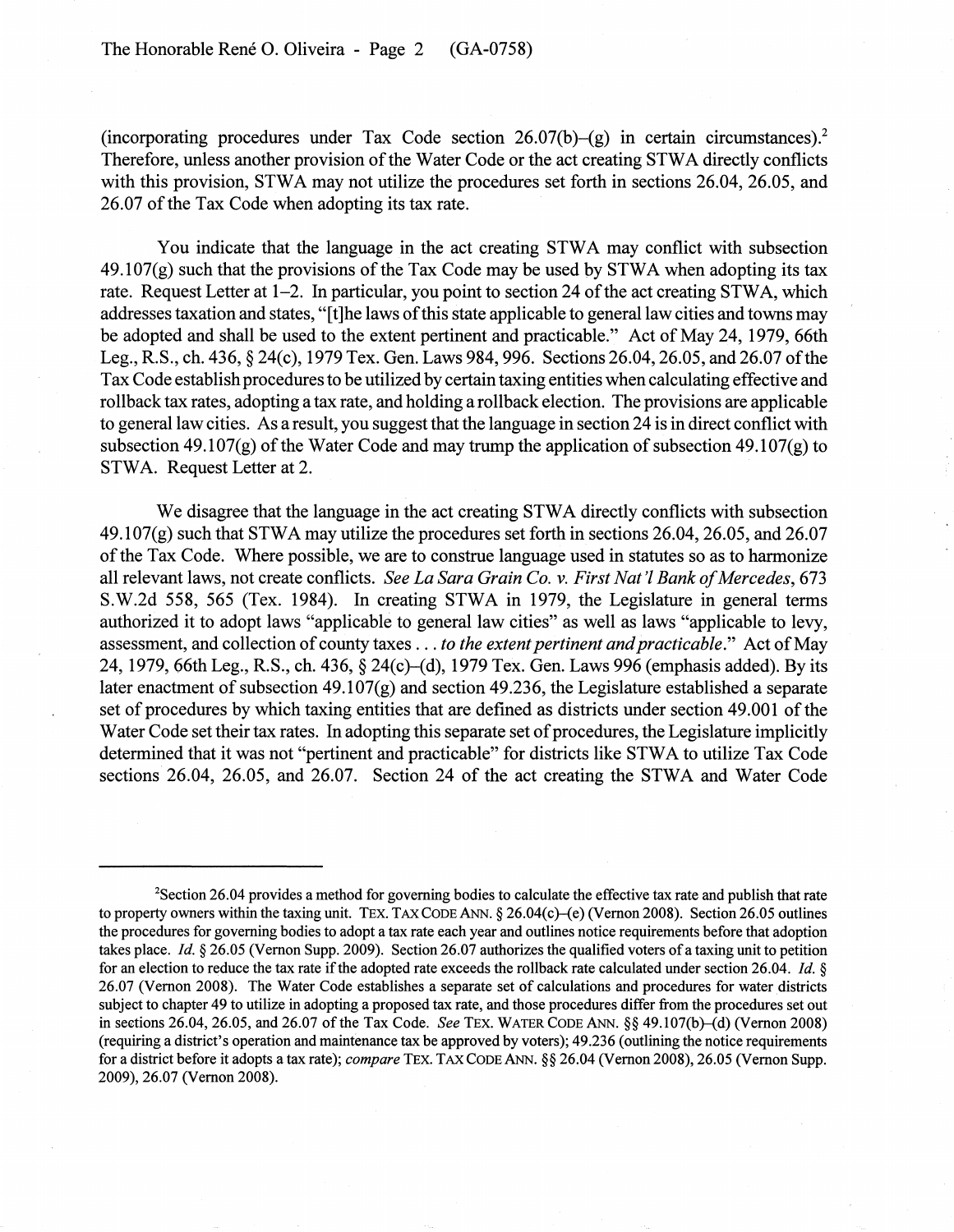subsection 49.107(g) can be harmonized by construing subsection 49.107(g) to create a limited exception to the STWA's general ability to adopt laws applicable to general law cities and towns.<sup>3</sup>

The legislative history associated with the adoption of chapter 49 of the Water Code, and section 49.107 $(g)$  in particular, supports this construction. In 1995, sixteen years after the creation of STW A, the Legislature enacted chapter 49 of the Water Code to address the "lack of procedural uniformity between the different types of local water districts," recognizing that the procedural "inconsistencies [led] to confusion among citizens, district board members, and state agency personnel." SENATE COMM. ON NATURAL RESOURCES, BILL ANALYSIS, Tex. S.B. 626, 74th Leg., R.S. (1995). It enacted section 49.107(g) to specifically provide that "certain procedures for calculating tax rates and levying taxes do not apply to *any* district's or authority's maintenance tax or taxes levied and collected for the payment of the interest on and principal of bonds issued by a district." SENATE COMM. ON NATURAL RESOURCES, BILL ANALYSIS, Tex. S.B. 1444, 77th Leg., R.S. (2001) (emphasis added). Instead, the Legislature created a separate set of procedures and calculations for districts subject to chapter 49 to utilize in adopting tax rates. *See* TEx. WATER CODE ANN.  $\S$  49.236(a)(2)(D)–(F) (Vernon 2008). Pursuant to section 49.107(g), the Legislature has required STWA to utilize these separate procedures and calculations rather than those outlined in Tax Code sections  $26.04$ ,  $26.05$ , and  $26.07$  in adopting its tax rate.

 $3$ The Texas Comptroller of Public Accounts has similarly interpreted subsection 49.107(g) to prohibit authorities such as the STWA from using Tax Code sections 26.04, 26.05, and 26.07 to calculate an effective rate, adopt a tax rate, and have a rollback election. *See Truth-in-Taxation: A Guide for Setting Tax Rates for Taxing Units Other Than School Districts,* TEx. COMPTROLLER OF PUBLIC ACCOUNTS *(available* athttp://www.window.state.tx.usJtaxinfo/proptaxitnt091) ("The taxing units to which Tax Code Sections 26.04,26.05, and 26.07 do not apply are defined in Water Code Section 49.001 and include any district or authority created by ... Section 59, Article XVI, Texas Constitution.").